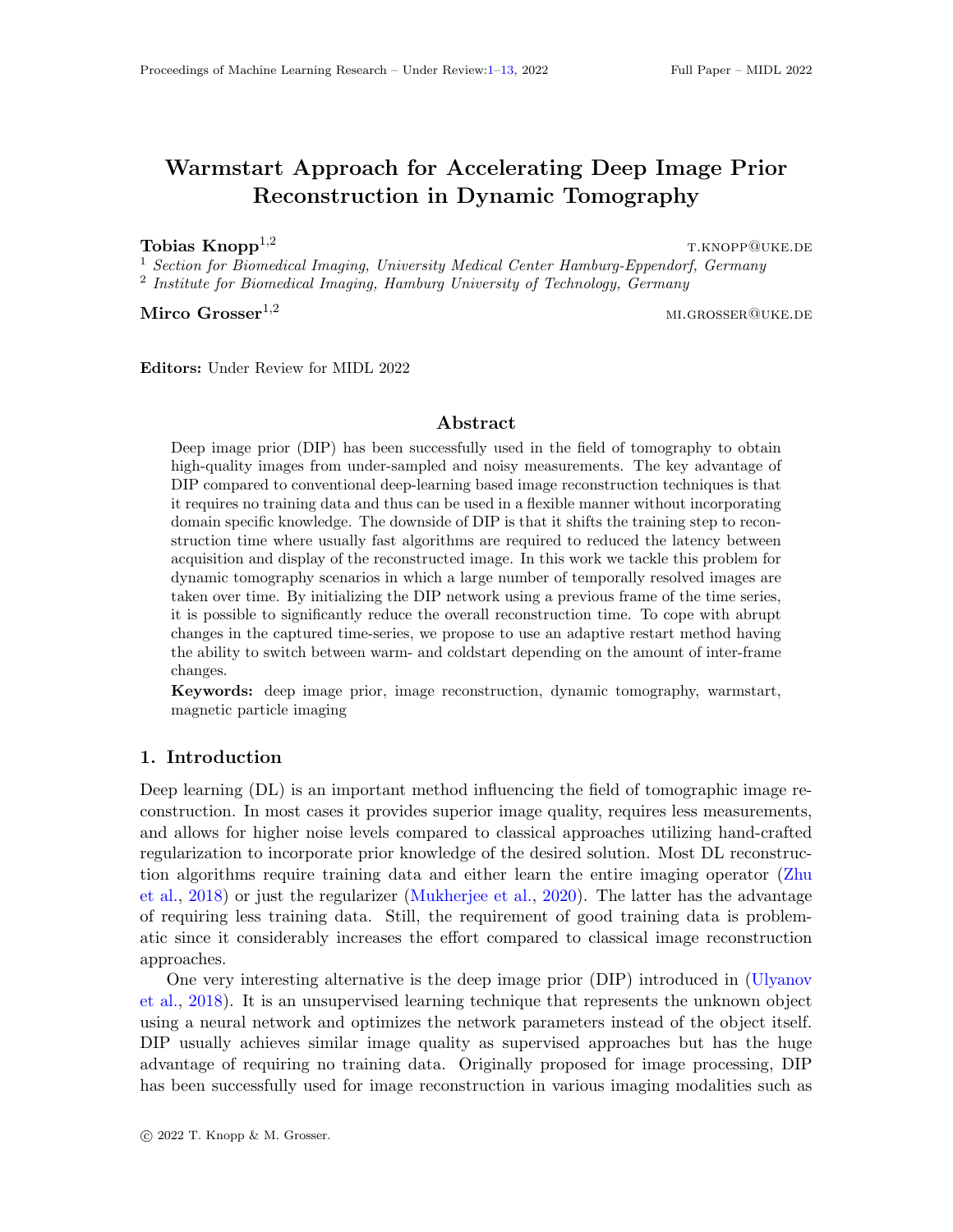

<span id="page-1-0"></span>Figure 1: Motivating application scenario for the warmstarted DIP reconstruction. The middle and right column show three frames from a dynamic 3D MPI experiment where a contrast agent bolus is entering a mouse heart via the vena cava. The DIP reconstruction (right) shows much finer resolution compared to the Kaczmarz method (middle). On the left, an MRI/MPI overlay is shown for anatomical reference (see appendix  $\Lambda$  for experiment details).

positron emission tomography [\(Gong et al.,](#page-8-0) [2018\)](#page-8-0), computed tomography [\(Baguer et al.,](#page-8-1) [2020\)](#page-8-1), magnetic resonance imaging [\(Yoo et al.,](#page-9-4) [2021\)](#page-9-4), and magnetic particle imaging (MPI) [\(Dittmer et al.,](#page-8-2) [2021\)](#page-8-2).

Despite its large potential for solving tomographic image reconstruction problems, there are some major challenges for DIP reconstruction methods:

- 1. the architecture challenge
- 2. the stopping criterion challenge
- 3. the runtime challenge

The first challenge of the DIP is that its accuracy highly depends on the network architecture being used and systematic approaches for finding an appropriate architecture are scarce. The second challenge of the DIP reconstruction is the need for an appropriate stopping criterion since early stopping is necessary to prevent fitting the model to the measurement noise. The third challenge is that the DIP shifts the network training workload from a premeasurement phase to the reconstruction phase. This makes it computationally demanding and prevents the use in real-time applications such as interventional imaging [\(Salamon](#page-9-5) [et al.,](#page-9-5) [2016\)](#page-9-5).

In this work, we further investigate the DIP in the context of MPI. The latter is a functional imaging modality that features a high temporal resolution in the order of 46 frames/s and thus is in strong need of a fast DIP reconstruction. As a motivating example, Figure [3](#page-7-0) compares a standard MPI reconstruction (based on the Kaczmarz algorithm [\(Knopp et al.,](#page-9-6) [2010\)](#page-9-6)) and the corresponding DIP reconstruction. The DIP outperforms the classical reconstruction in terms of spatial resolution and structural clarity. As a matter of fact, many applications [\(Haegele et al.,](#page-8-3) [2016;](#page-8-3) [Salamon et al.,](#page-9-5) [2016;](#page-9-5) [Herz et al.,](#page-8-4) [2018;](#page-8-4) [Kaul et al.,](#page-8-5) [2018\)](#page-8-5)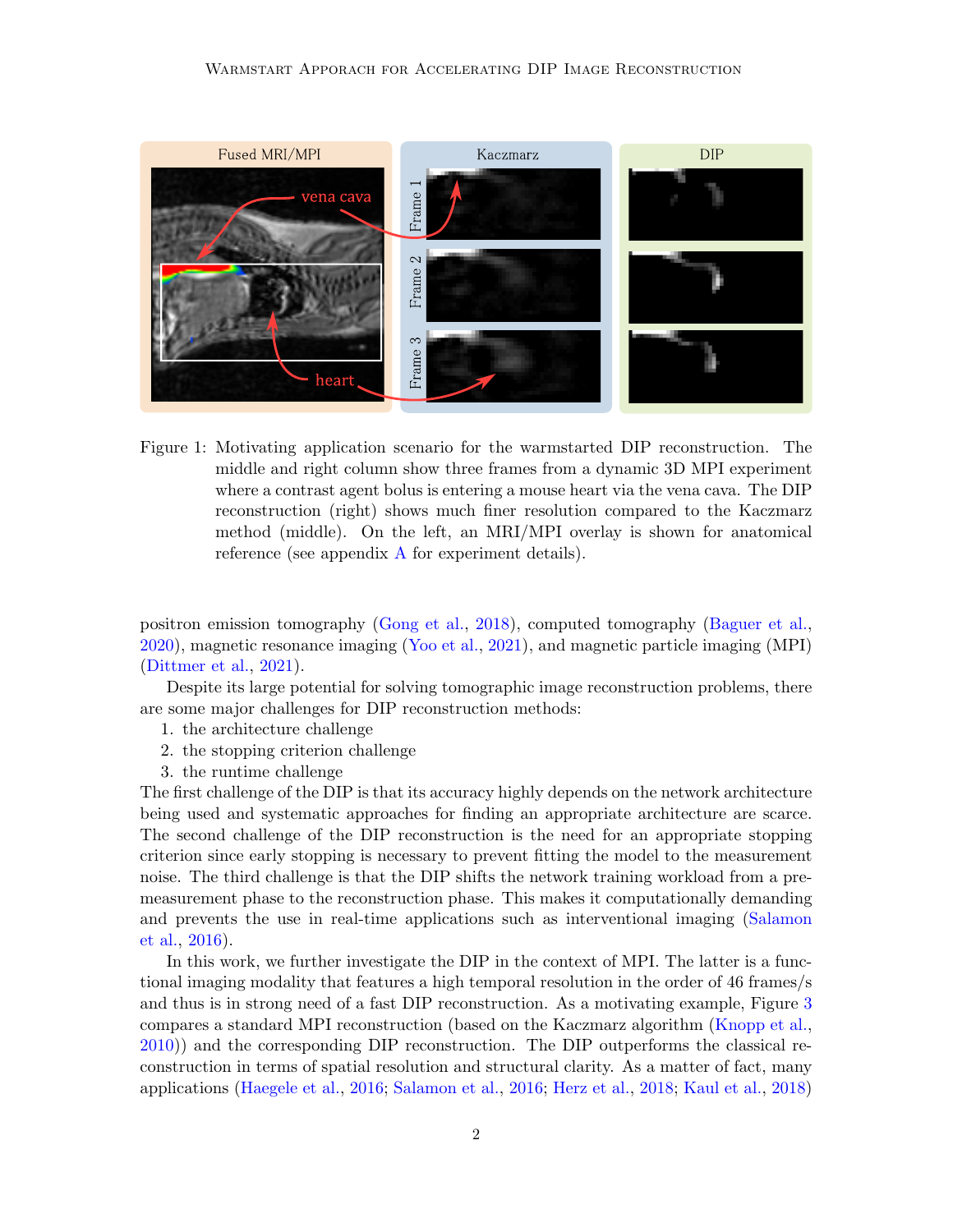of MPI require real-time visualization of the acquired images, which is hard to achieve using current DIP methods.

Based on the previous discussion, this work aims to address the runtime challenge. One approach to reduce the runtime cost is to use an existing DL reconstruction algorithm as the basis for the DIP reconstruction [\(Barbano et al.,](#page-8-6) [2021\)](#page-8-6). This approach significantly accelerates DIP reconstruction but it requires training data. In this work, we instead target dynamic imaging applications, such as interventional or cardiac imaging, in which a series of frames is imaged. The common way to apply DIP reconstruction to dynamic tomography would be to initialize the network parameters before the reconstruction of each frame, which avoids frame-coupling and preserves temporal resolution. In this work, we instead propose to reuse the network parameters from a previous reconstruction, which can significantly speed-up the convergence of the DIP reconstruction. Our approach is related to [\(Lei et al.,](#page-9-7) [2020\)](#page-9-7) where network parameters have been reused to achieve consistency in the time series.

## 2. Methods

In dynamic imaging experiments, one measures raw data vectors  $u_l \in \mathbb{K}^M$  where  $l = 1, \ldots, L$ is the frame index and K are the real or complex numbers. The measured data is linked to the tomographic object being imaged  $c_l \in \mathbb{K}^N$  by the imaging equation

<span id="page-2-0"></span>
$$
Sc_l = u_l + \varepsilon_l, \tag{1}
$$

where  $\mathbf{S} \in \mathbb{K}^{M \times N}$  is the imaging operator describing the physics of the imaging process and  $\varepsilon_l$  is the noise of the *l*-th measurement. Since the inverse problem [\(1\)](#page-2-0) is usually ill-posed, the least squares solution

$$
\|\bm{S}\bm{c}_l-\bm{u}_l\|_2\overset{\bm{c}_l}{\to} \min
$$

is generally unstable, due to noise amplification. To cope with this issue, one needs to apply regularization techniques that can be formalized as

<span id="page-2-1"></span>
$$
D(\boldsymbol{Sc}_l, \boldsymbol{u}_l) + R(\boldsymbol{c}_l) \stackrel{\boldsymbol{c}_l}{\to} \min,\tag{2}
$$

where  $D : \mathbb{K}^M \times \mathbb{K}^M \to \mathbb{R}_+$  is the data discrepancy term and  $R : \mathbb{K}^N \to \mathbb{R}_+$  is the regularization term. The former is usually chosen to be the  $\ell^1$  or the  $\ell^2$  distance while for the latter several terms like  $\|\cdot\|_1$ ,  $\|\cdot\|_2$ , TV( $\cdot$ ) are used to incorporate prior knowledge about the solution  $c_l$ . While  $(2)$  delivers high-quality result, given a suitable regularizer, these methods often require sophisticated hyper-parameter tuning.

In recent years, various approaches have been proposed to incorporate prior knowledge using deep learning. Here, we consider the unsupervised DIP approach that requires no training data and instead exploits the architecture of a deep neural network to apply regularization. DIP reconstruction can be formulated as

<span id="page-2-2"></span>
$$
D(\boldsymbol{S}\varphi_{\boldsymbol{\theta}_l}(\boldsymbol{n}),\boldsymbol{u}_l) \xrightarrow{\boldsymbol{\theta}_l} \min,\tag{3}
$$

where  $\varphi_{\theta}$  is a neural network with parameters  $\theta$  and  $n \in \mathbb{R}^N$  is a noise vector. Optionally an additional explicit regularization term  $R(\varphi_{\theta_l}(\bm{n}))$  can be added [\(Baguer et al.,](#page-8-1) [2020\)](#page-8-1) but the main tool for regularization with the DIP remains the network  $\varphi_{\theta_l}(n)$ .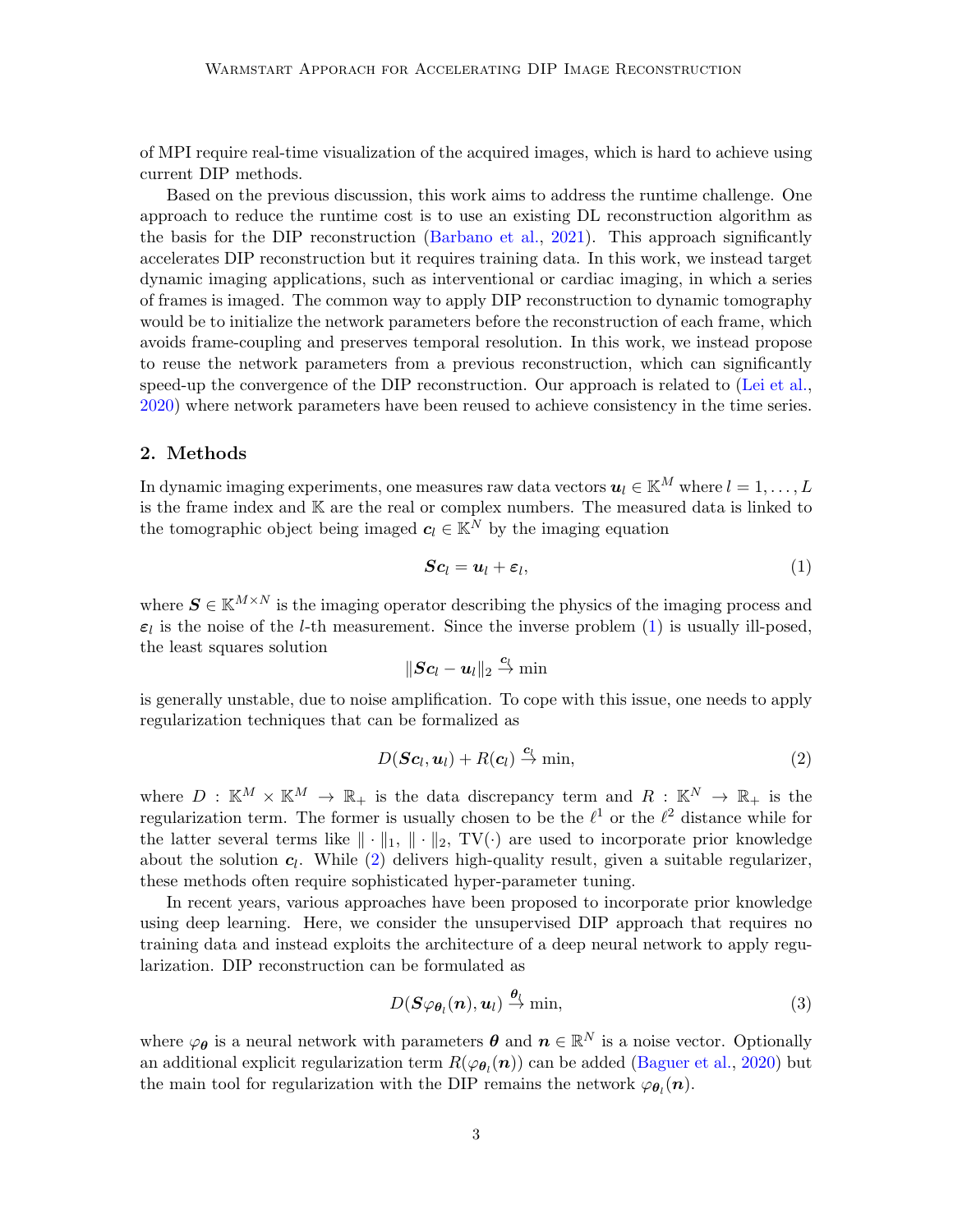In practice, [\(3\)](#page-2-2) is solved iteratively using an optimizer such as gradient descent or Adam [\(Kingma and Ba,](#page-8-7) [2014\)](#page-8-7). In each iteration a function trainingstep is applied which updates the network parameters  $\theta_l$  such that the loss decreases. The iteration stops once a stopping criterion is fulfilled. Algorithm [1](#page-3-0) summarizes the tomographic DIP reconstruction for a series of L frames.

#### Algorithm 1: Coldstarted DIP Reconstruction

<span id="page-3-0"></span> $\textbf{Input:}\;\textit{D,}\;\varphi,\,\boldsymbol{n},\,\boldsymbol{S},\,\boldsymbol{u}_l,\,l=1,\ldots,L$ Output:  $c_l, l = 1, \ldots, L$ 1 for  $l$  ← 1 to  $L$  do  $2 \mid \theta_l \leftarrow \text{randn}(N)$  $3$  while stopping criterion = false do  $\begin{array}{c|c} \textbf{4} & \textbf{1} & \textbf{9}_l \leftarrow \text{trainingstep}(\boldsymbol{\theta}_l, D, \varphi, \textbf{\textit{n}}, \textbf{\textit{S}}, \textbf{\textit{u}}_l) \end{array}$  $5 \mid end$ 6  $\left| \quad \boldsymbol{c}_l \leftarrow \varphi_{\boldsymbol{\theta}_l}(\boldsymbol{n}) \right|$ 7 end

One important aspect of algorithm [1](#page-3-0) is that the network parameters are re-initialized after each reconstruction allowing the network to start fresh and not get biased by a previous solution. A drawback of this approach is that a large number of iterations is needed to reach a high quality image. In this work, we propose to instead reuse the network parameters while going from one frame to the next. This is called a warmstart in the field of optimization and leads to algorithm [2.](#page-4-0)

Note that algorithm [2](#page-4-0) uses the warmstart in an adaptive manner, where for each frame a restart criterion determines whether the previous parameters or a random initialization should be used. This procedure aims to avoid the situation that the optimizer gets stuck in a local minimum when the image changes too severely between frames. One simple restart criterion capturing inter-frame changes is to restart only when the condition  $2\|\boldsymbol{u}_l-\boldsymbol{u}_{l-1}\|_2$  $\frac{2||u_i-u_{i-1}||_2}{||u_i||_2+||u_{i-1}||_2} > \tau$  holds for a predefined threshold  $\tau$ . This method has the advantage that the raw data vectors are directly available. Another possibility is to use a cheap reconstruction technique, such as the Kaczmarz algorithm in MPI, to obtain a low-quality reconstruction. With this at hand, the restart criterion can be defined as  $PSNR(c<sub>l</sub><sup>cheap</sup>)$  $\overline{\mathcal{C}}_l^{\text{cheap}}, \overline{\mathcal{C}}_{l-1}^{\text{cheap}}$  $\binom{c}{l-1}$  <  $\tau$ where  $c_l^{\text{cheap}}$  $\mathcal{U}_l^{\text{cineap}}$  are the results obtained using the cheap reconstruction algorithm. In this work we compare two different warmstarting approaches. The first is a naive warmstart method where the restart criterion always returns true. The second one uses an adaptive approach based on the image-based restart criterion with a threshold of  $\tau = 15$ .

## 3. Experiments

## 3.1. Study Design

We evaluate the warmstarted DIP reconstruction using two dynamic MPI experiments. The first experiment aims to validate the warmstarted DIP reconstruction and test its limits in a controlled setting. For this purpose, we simulated an experiment featuring a cone (1 mm radius tip, 10 degrees apex angle, and 22 mm height) that is moved through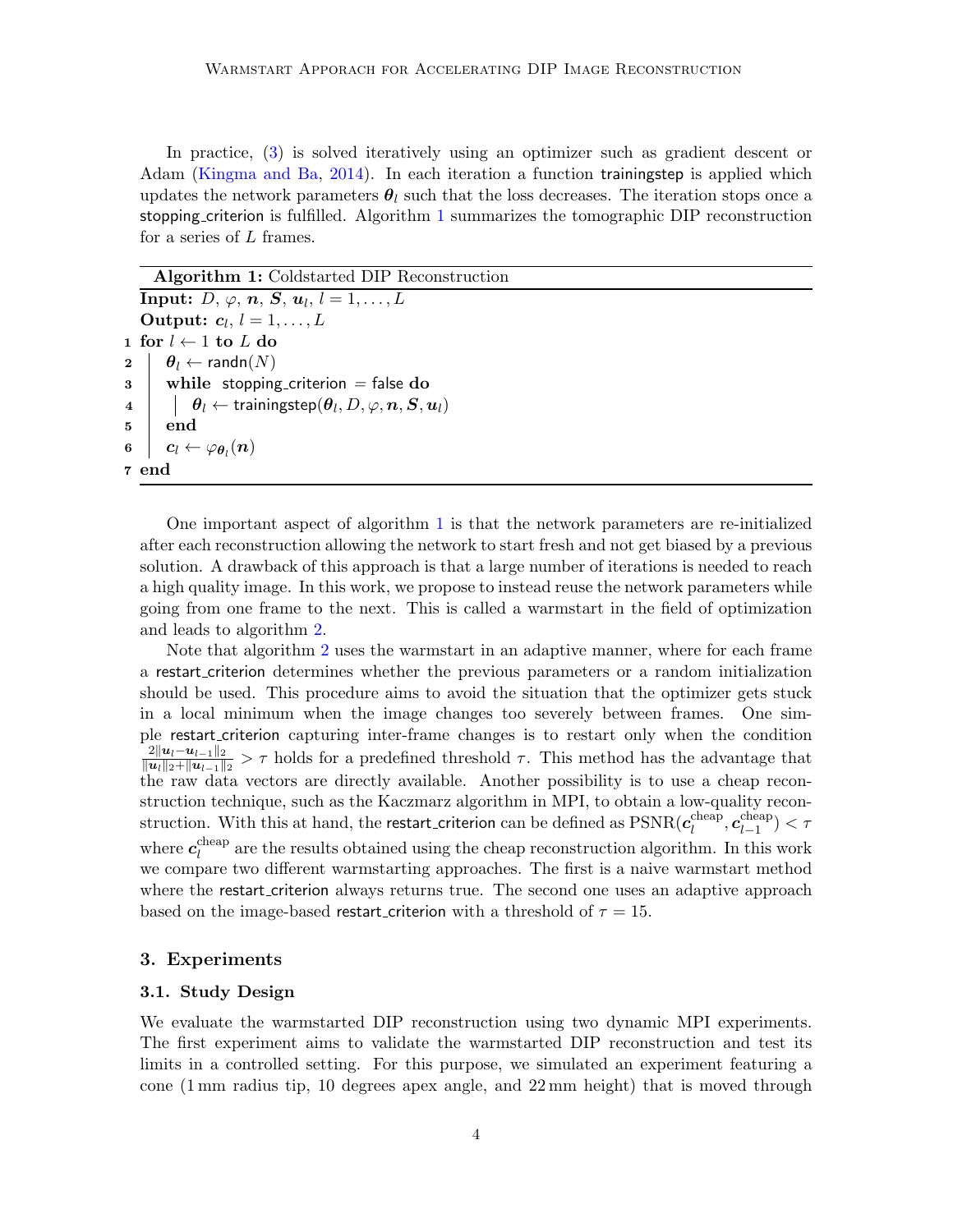<span id="page-4-0"></span>Algorithm 2: Warmstarted DIP Reconstruction  $\textbf{Input:}\;\textit{D, }\varphi,\,\boldsymbol{n},\,\boldsymbol{S},\,\boldsymbol{u}_l,\,l=1,\ldots,L$ Output:  $c_l, l = 1, \ldots, L$ 1 for  $l \leftarrow 1$  to L do 2 if restart\_criterion then  $\mathbf{3}$  |  $\theta_l \leftarrow \text{randn}(N)$ 4 else 5  $\theta_l \leftarrow \theta_{l-1}$  $6 \mid end$  $7 \parallel$  while stopping criterion = false do  $\bm{s} \quad | \quad \mid \quad \bm{\theta}_l \leftarrow \text{trainingstep}(\bm{\theta}_l, D, \varphi, \bm{n}, \bm{S}, \bm{u}_l)$ 9 end  $\begin{array}{|c|c|c|}\hline \textbf{10} & \textbf{c}_l \leftarrow \varphi_{\bm{\theta}_l}(\bm{n}) \ \hline \end{array}$ 11 end

the field-of-view according to the sequence shown in the first column of Figure [2.](#page-5-0) After two translations in frames 1–3, we abruptly change the cone in frame 4 into a sphere to evaluate if the warmstarted DIP reconstruction can also handle strong changes in the data stream. Finally in frame 5 the phantom is reverted back to a cone. To put this into perspective, we note that the translations describe realistic dynamics which could also arise in practical experiments. The deformations in frames 3-5 describe a more extreme test case going beyond what is typically observed in MPI experiments. All simulations are performed by forward projection using a measured system matrix. White noise is added to the simulated voltage vector with a standard deviation of 0.2 % of its maximum value. The design of the cone phantom closely follows the cone phantom dataset contained in the OpenMPIData database [\(Knopp et al.,](#page-9-8) [2020\)](#page-9-8). The latter is a commonly used database for the validation and benchmark of MPI reconstruction methods. Notably it was also used for the validation of the DIP approach in [\(Dittmer et al.,](#page-8-2) [2021\)](#page-8-2).

The second experiment is an *in-vivo* dataset of a mouse, where MPI was used to image the distribution of the MPI contrast agent after the injection of a bolus [\(Graeser et al.,](#page-8-8) [2017\)](#page-8-8). This dataset thus features realistic structures and dynamics for a typical application of MPI. For an illustration of the imaging setting, we refer to Fig. [3,](#page-7-0) which was generated using the described in-vivo dataset.

For further details on both experimental setups, we refer the reader to Appendix [A,](#page-9-3) which collects the experimental parameters used in the respective experiments.

#### 3.2. Reconstruction & Implementation Details

The architecture of the neural network  $\varphi$  is chosen to be an autoencoder without skip connections having approximately 3 million parameters. It has three down-sampling steps by a factor of two with 64, 128 and 256 channels respectively. For more details we refer to [\(Dittmer et al.,](#page-8-2) [2021\)](#page-8-2). The input data  $n$  is initialized randomly with values sampled uniformly from the interval  $[0, 0.7]$ . In all reconstructions, the same random vector is used. Adam with a learning rate of  $5 \times 10^{-4}$  and a standard momentum setting of  $\beta = (0.9, 0.999)$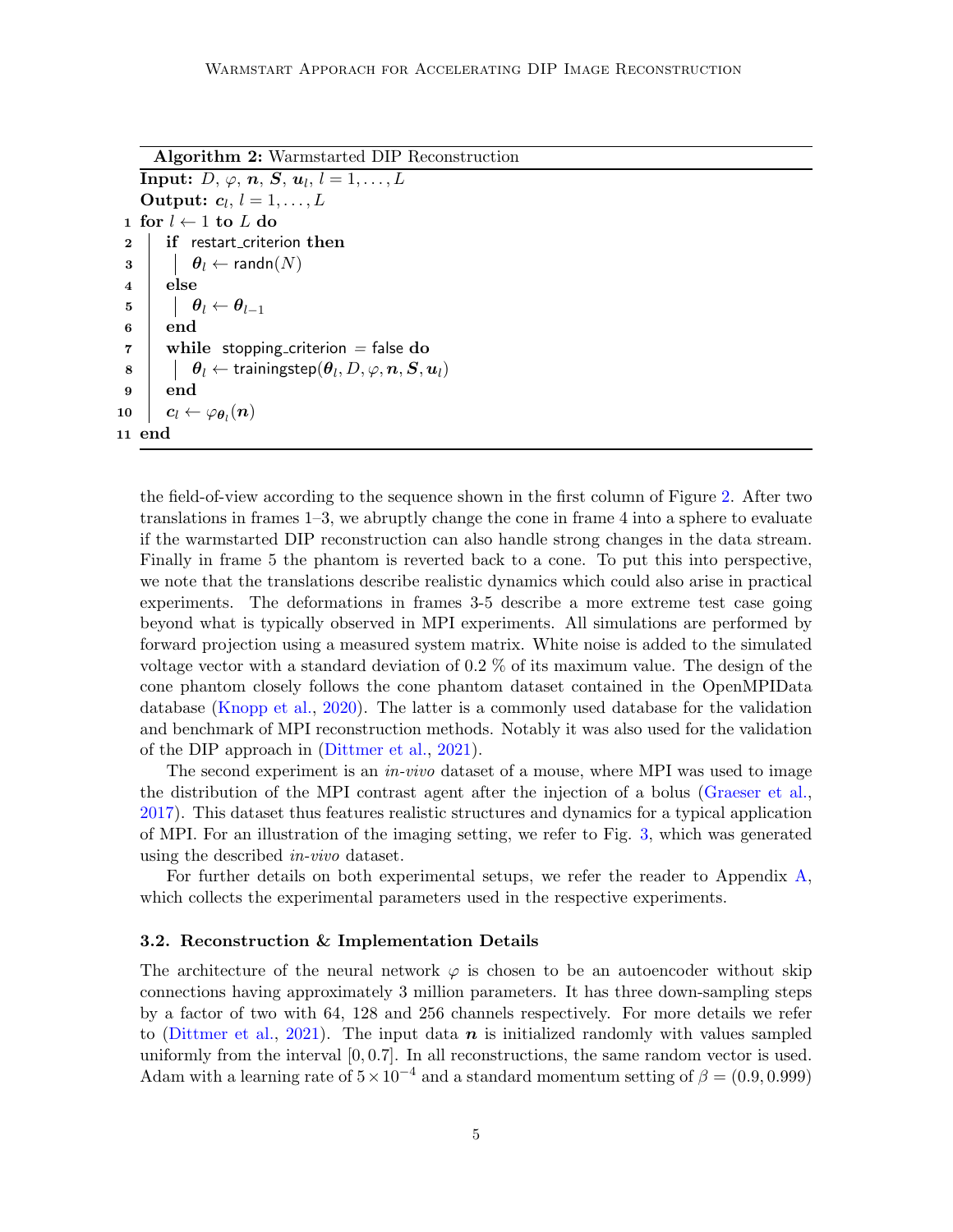

<span id="page-5-0"></span>Figure 2: Comparison of coldstarted (green box) and warmstarted (orange box) DIP reconstruction for the phantoms shown in the blue box. Each row corresponds to one frame. Shown are reconstruction results after 1,51,101, 201, and 301 iterations.

is used as the optimizer. The data discrepancy term D is chosen to be the  $\ell^1$  distance, which has been shown in [\(Kluth and Jin,](#page-9-9) [2020\)](#page-9-9) to be advantageous compared to an ordinary  $\ell^2$ distance in MPI. We note that all settings are chosen similarly to the ones proposed in [\(Dittmer et al.,](#page-8-2) [2021\)](#page-8-2), such that we rely on a well-tested setting.

In all experiments we use a static number of 400 iterations as the stopping criterion, which makes it easier to compare cold- and warmstarted DIP reconstructions. In practice one would base the stopping criterion on the quality of the image.

The algorithms and the evaluation study are implemented in the programming language Julia [\(Bezanson et al.,](#page-8-9) [2017\)](#page-8-9). MPI related parts use the packages MPIFiles.jl [\(Knopp et al.,](#page-9-10) [2019a\)](#page-9-10) and MPIReco.jl [\(Knopp et al.,](#page-9-11) [2019b\)](#page-9-11). The DIP reconstruction is implemented using the package Flux.jl [\(Innes,](#page-8-10) [2018;](#page-8-10) [Innes et al.,](#page-8-11) [2018\)](#page-8-11) and runs on a GPU (Nvidia Quadro M4000).

## 4. Results

Reconstruction results for the simulation study are shown in Figure [2.](#page-5-0) One can see that the coldstarted DIP reconstruction requires about 100 iterations to reach a level where the result matches the phantom. The reconstruction result is not perfect, since the noise in the measurements is high and represents a realistic case for an actual MPI experiment. It can also be seen that the convergence behavior is qualitatively similar for all frames, which is due to the fact that the phantom is similar in all frames and the network is always restarted with fresh parameters.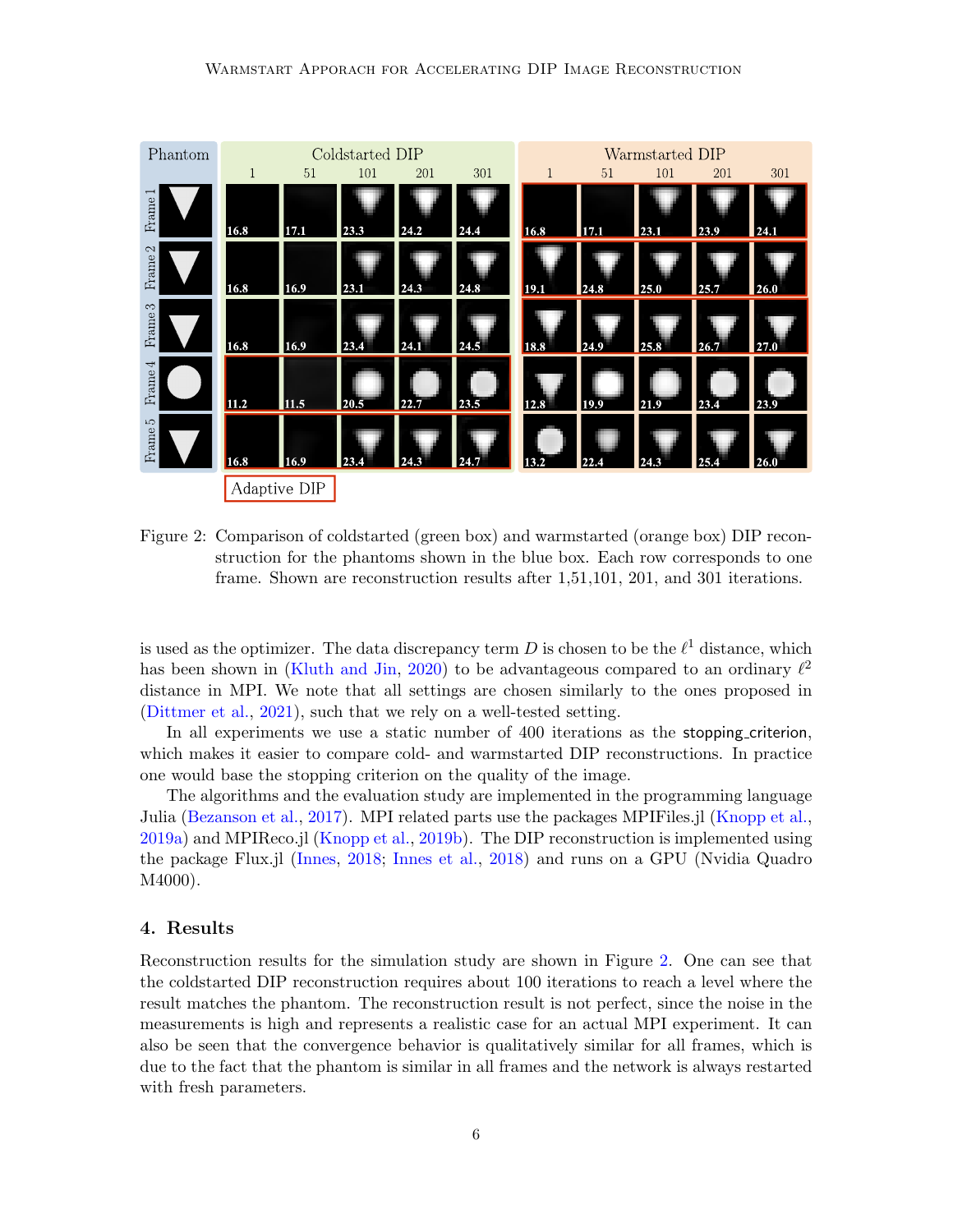<span id="page-6-0"></span>Table 1: Number of necessary iterations to reach an PSNR of 23 for the cold- and the warmstart method.

| Method Frame 1 Frame 2 Frame 3 Frame 4 Frame 5 |      |     |    |     |    |
|------------------------------------------------|------|-----|----|-----|----|
| coldstart                                      | 89.  |     | 88 | 200 | 88 |
| warmstart                                      | - 91 | 10. |    | 162 | 64 |

Turning to the naively warmstarted DIP reconstruction one observes that the result after the first iteration looks basically the same as the final result of the previous frame. In the following iterations, the phantom is quickly morphed to the new position such that a satisfying results is already obtained after less than 51 iterations. An exception to this behavior arises in frames four and five. Here one observes that the DIP requires more iterations to deal with the strong object changes.

To quantify the observations made before, Table [1](#page-6-0) shows the number of iterations required by the two different starting strategies to reach an PSNR of 23. According to this metric, the coldstarted method requires between 88 and 200 iterations to achieve a satisfying result. On the other hand, the warmstarted method achieves an PSNR larger than 23 in just 10 respectively 11 iterations for frames two and three. Even for the frames four and five with the abrupt phantom change, the warmstarted DIP achieves slightly better results than the coldstarted DIP. More details concerning the convergence of both methods can be found in appendix [B.](#page-10-0)

Finally, we turn to the adaptively warmstarted DIP reconstruction, which chooses whether to warmstart based on the estimated strength of inter-frame changes. In Figure [2,](#page-5-0) the method chosen by the adaptive method is highlighted by a red box for each frame. As one can see, the first three frames are all reconstructed using warmstart, whereas the remaining frames featuring strong object deformations are reconstructed without warmstart, thus minimizing computation time.

To show the practical relevance of the proposed methods we applied it to the experimental *in-vivo* data outline in Figure [1](#page-1-0) and appendix [A.](#page-9-3) The results are shown in Figure [3.](#page-7-0) As can be seen, the coldstarted DIP requires about 200 - 400 iteration to reach a satisfying result. In contrast, the warmstarted DIP requires only 50 - 100 iterations marking an acceleration by roughly a factor of four.

# 5. Discussion

Our results show that a warmstart can significantly accelerate the convergence speed of the DIP in dynamic image reconstruction applications. In cases where the object position changes only slightly, the network parameters can be adapted quickly by just few optimization steps. For larger inter-frame distances the optimization needs longer since the network parameters need to be change more in order to adapt to the new object position and shape.

We also highlighted challenges of the warmstarted DIP reconstruction, which is the case when the object changes abruptly. But even in this case, the warmstarted DIP did not result in worse convergence behavior for the phantoms used in our experiment. Nevertheless we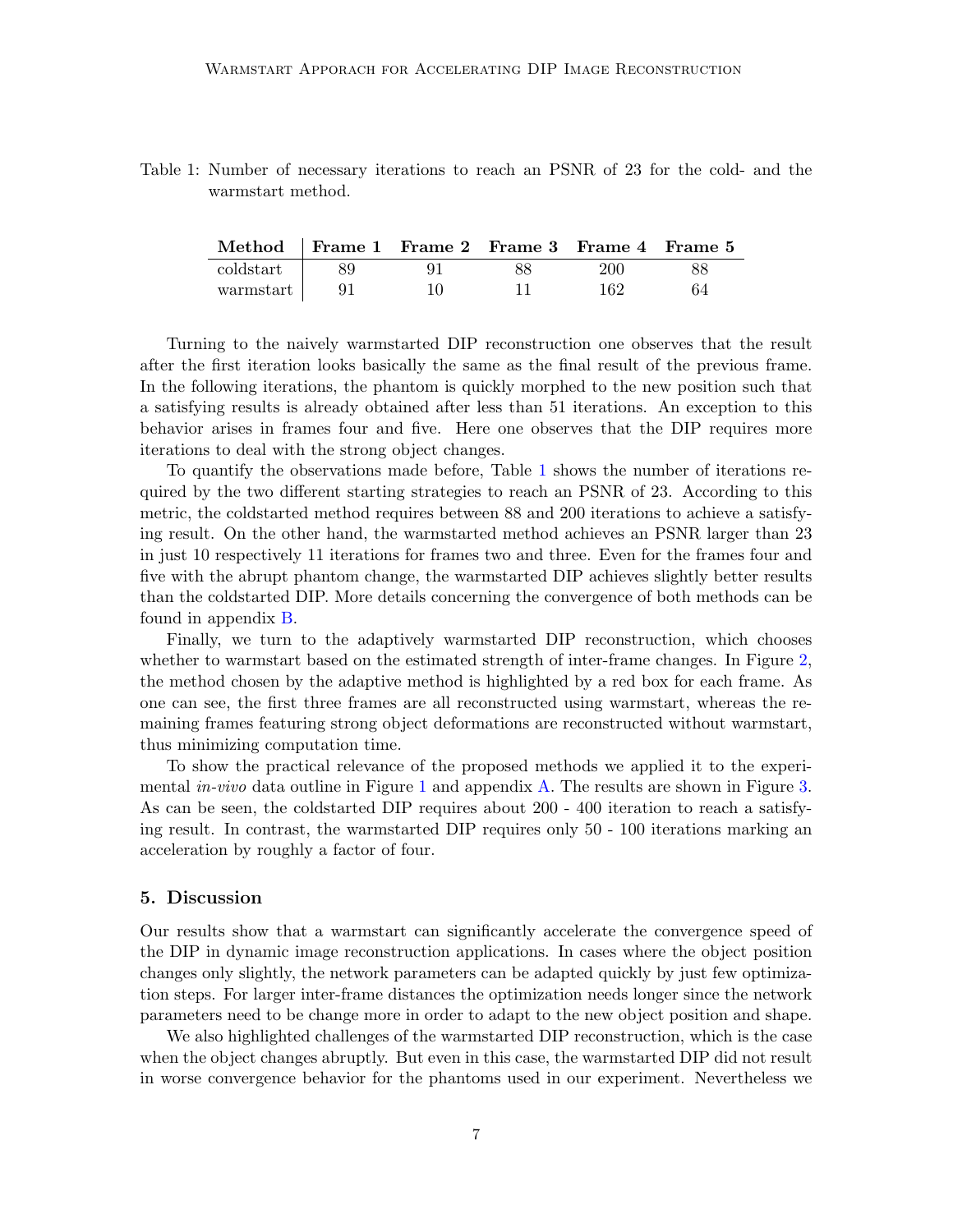

<span id="page-7-0"></span>Figure 3: Comparison of coldstarted (green boxes) and warmstarted (orange boxes) DIP reconstruction of the in-vivo MPI experiment showing the bolus inflow into a mouse heart. For reference, the blue box shows a conventional reconstruction using the Kaczmarz algorithm.

propose to use an adaptively warmstarted DIP reconstruction since the bias introduced by warmstarting should be used with care only in situations where the object changed slightly. In Figure [2](#page-5-0) we used a simple criterion based on the difference between subsequent Kaczmarz reconstructions and chose a conservative threshold of  $\tau = 15$  to decide on the restart. This values was tailored towards the concrete experiment and further investigations are necessary for automatic selection of this hyperparameter.

An advantage of the proposed method is its high simplicity making it applicable in a wide range of applications. As an alternative to the sequential approach used here, [\(Yoo](#page-9-4) [et al.,](#page-9-4) [2021\)](#page-9-4) propose a time-dependent DIP which performs a joint reconstruction of the full image series. While yielding an efficient method with high-quality results, the jointprocessing of all frames makes it hard to realize real-time visualization, which is needed for some MPI applications.

In conclusion, the proposed warmstart method is a simple, yet effective tool for the acceleration of DIP reconstructions. In particular, we demonstrated that the warmstart method is well-suited for the reconstruction of dynamic MPI image series. This can be viewed as a first step towards a DIP method providing real-time visualization in MPI.

# Acknowledgments

We thank Sören Dittmer and Johannes Leuschner for many helpful discussions on DIP image reconstruction.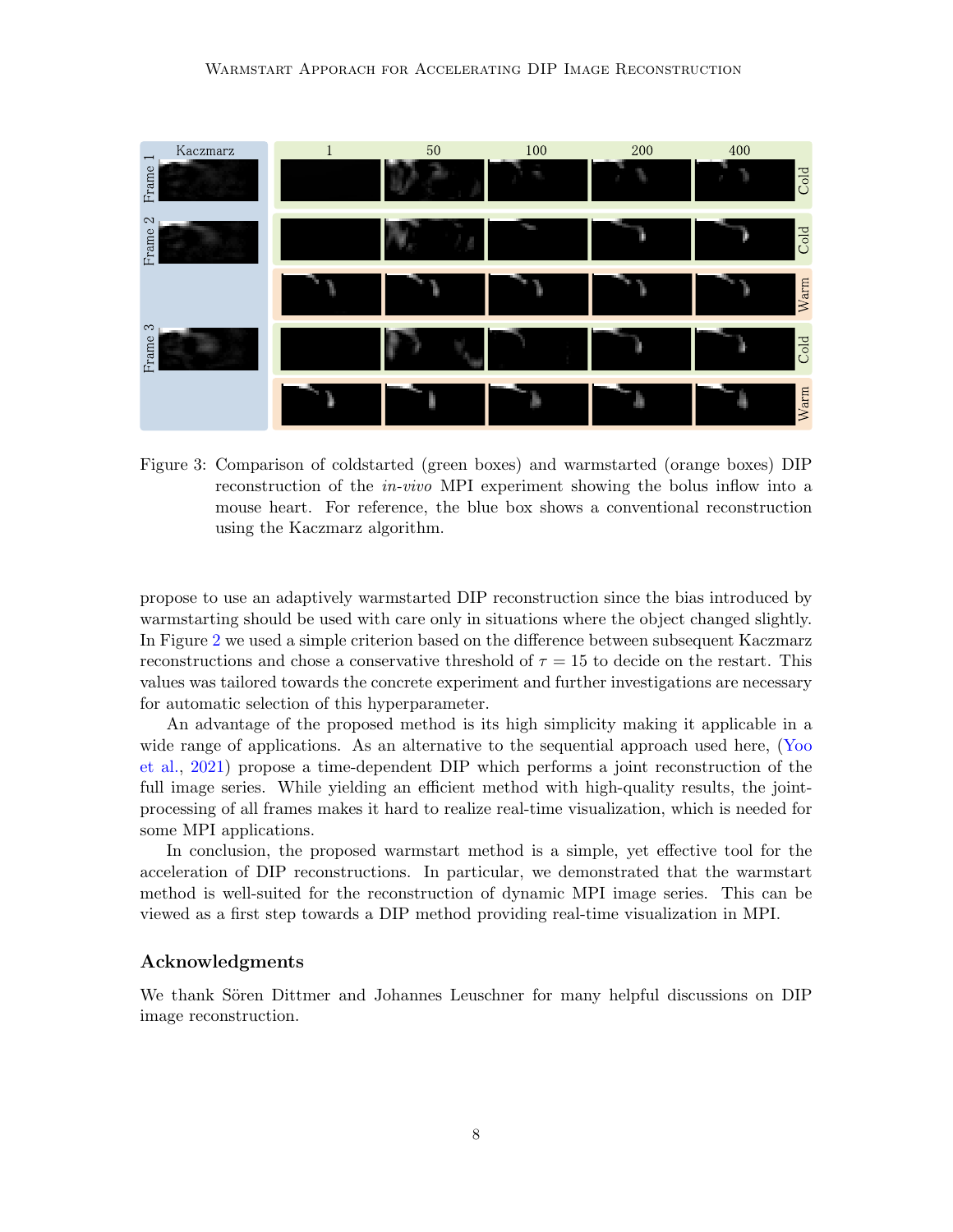# References

- <span id="page-8-1"></span>Daniel Otero Baguer, Johannes Leuschner, and Maximilian Schmidt. Computed tomography reconstruction using deep image prior and learned reconstruction methods. Inverse Problems, 36(9):094004, 2020.
- <span id="page-8-6"></span>Riccardo Barbano, Johannes Leuschner, Maximilian Schmidt, Alexander Denker, Andreas Hauptmann, Peter Maaß, and Bangti Jin. Is deep image prior in need of a good education? arXiv preprint arXiv:2111.11926, 2021.
- <span id="page-8-9"></span>Jeff Bezanson, Alan Edelman, Stefan Karpinski, and Viral B Shah. Julia: A fresh approach to numerical computing. SIAM Review, 59(1):65–98, 2017.
- <span id="page-8-2"></span>Sören Dittmer, Tobias Kluth, Mads Thorstein Roar Henriksen, and Peter Maass. Deep image prior for 3D magnetic particle imaging: A quantitative comparison of regularization techniques on Open MPI dataset. International Journal on Magnetic Particle Imaging, 7(1), 2021.
- <span id="page-8-0"></span>Kuang Gong, Ciprian Catana, Jinyi Qi, and Quanzheng Li. Pet image reconstruction using deep image prior. IEEE Transactions on Medical Imaging, 38(7):1655–1665, 2018.
- <span id="page-8-8"></span>Matthias Graeser, Tobias Knopp, Patryk Szwargulski, Thomas Friedrich, Anselm von Gladiss, Michael Kaul, Kannan M Krishnan, Harald Ittrich, Gerhard Adam, and Thorsten M Buzug. Towards picogram detection of superparamagnetic iron-oxide particles using a gradiometric receive coil. Scientific Reports, 7(1):1–13, 2017.
- <span id="page-8-3"></span>Julian Haegele, Sarah Vaalma, Nikolaos Panagiotopoulos, Jörg Barkhausen, Florian M. Vogt, Jörn Borgert, and Jürgen Rahmer. Multi-color magnetic particle imaging for cardiovascular interventions. Physics in Medicine and Biology, 61(16):N415, 2016.
- <span id="page-8-4"></span>Stefan Herz, Patrick Vogel, Philipp Dietrich, Thomas Kampf, Martin A Rückert, Ralph Kickuth, Volker C Behr, and Thorsten A Bley. Magnetic particle imaging guided realtime percutaneous transluminal angioplasty in a phantom model. Cardiovascular and Interventional Radiology, 41(7):1100–1105, 2018.
- <span id="page-8-11"></span>Michael Innes, Elliot Saba, Keno Fischer, Dhairya Gandhi, Marco Concetto Rudilosso, Neethu Mariya Joy, Tejan Karmali, Avik Pal, and Viral Shah. Fashionable modelling with Flux. *CoRR*, abs/1811.01457, 2018.
- <span id="page-8-10"></span>Mike Innes. Flux: Elegant machine learning with Julia. Journal of Open Source Software, 2018. doi: 10.21105/joss.00602.
- <span id="page-8-5"></span>Michael G Kaul, Johannes Salamon, Tobias Knopp, Harald Ittrich, Gerhard Adam, Horst Weller, and Caroline Jung. Magnetic particle imaging for in vivo blood flow velocity measurements in mice. Physics in Medicine and Biology, 63(6):064001, 2018.
- <span id="page-8-7"></span>Diederik P Kingma and Jimmy Ba. Adam: A method for stochastic optimization.  $arXiv$ preprint arXiv:1412.6980, 2014.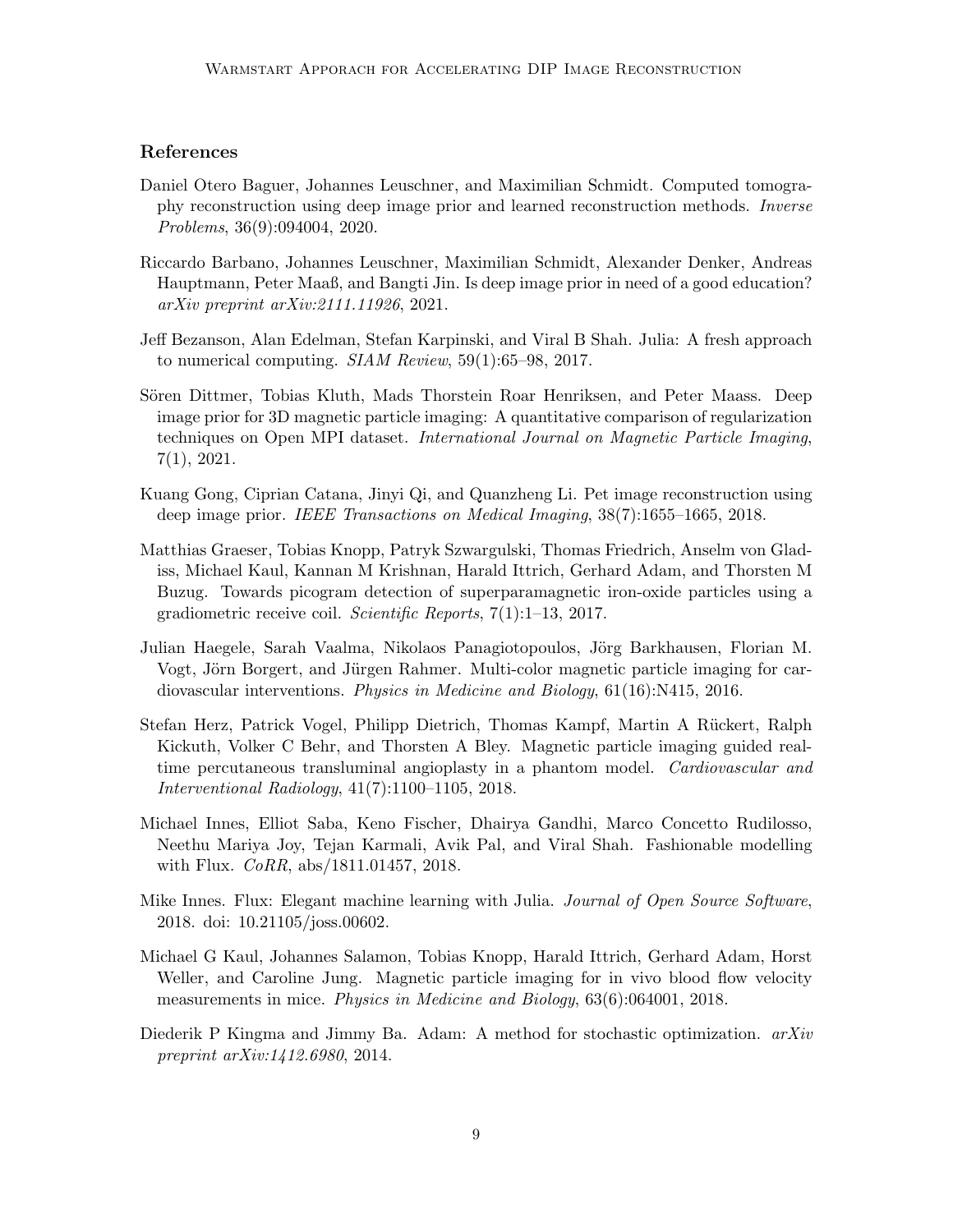- <span id="page-9-9"></span>Tobias Kluth and Bangti Jin. L1 data fitting for robust reconstruction in magnetic particle imaging: quantitative evaluation on Open MPI dataset. International Journal on Magnetic Particle Imaging, 6(2), 2020.
- <span id="page-9-6"></span>Tobias Knopp, Jürgen Rahmer, Timo F. Sattel, Sven Biederer, Jürgen Weizenecker, Bernhard Gleich, Jörn Borgert, and Thorsten M. Buzug. Weighted iterative reconstruction for magnetic particle imaging. Physics in Medicine and Biology, 55(6):1577, 2010.
- <span id="page-9-10"></span>Tobias Knopp, Martin Möddel, Florian Griese, Franziska Werner, Patryk Szwargulski, Nadine Gdaniec, and Marija Boberg. MPIFiles.jl: a Julia package for magnetic particle imaging files. Journal of Open Source Software, 4(38):1331, 2019a.
- <span id="page-9-11"></span>Tobias Knopp, Patryk Szwargulski, Florian Griese, Mirco Grosser, Marija Boberg, and Martin Möddel. MPIReco.jl: Julia package for image reconstruction in MPI. *International* Journal on Magnetic Particle Imaging, 5(1-2), 2019b.
- <span id="page-9-8"></span>Tobias Knopp, Patryk Szwargulski, Florian Griese, and Matthias Gräser. OpenMPIData: An initiative for freely accessible magnetic particle imaging data. Data in Brief, 28: 104971, 2020.
- <span id="page-9-7"></span>Chenyang Lei, Yazhou Xing, and Qifeng Chen. Blind video temporal consistency via deep video prior. Advances in Neural Information Processing Systems, 33, 2020.
- <span id="page-9-1"></span>Subhadip Mukherjee, Sören Dittmer, Zakhar Shumaylov, Sebastian Lunz, Ozan Oktem, and Carola-Bibiane Schönlieb. Learned convex regularizers for inverse problems.  $arXiv$ preprint arXiv:2008.02839, 2020.
- <span id="page-9-5"></span>Johannes Salamon, Martin Hofmann, Caroline Jung, Michael Gerhard Kaul, Franziska Werner, Kolja Them, Rudolph Reimer, Peter Nielsen, Annika Vom Scheidt, Gerhard Adam, et al. Magnetic particle/magnetic resonance imaging: in-vitro MPI-guided real time catheter tracking and 4D angioplasty using a road map and blood pool tracer approach. PloS one, 11(6):e0156899, 2016.
- <span id="page-9-2"></span>Dmitry Ulyanov, Andrea Vedaldi, and Victor Lempitsky. Deep image prior. In Proceedings of the IEEE Conference on Computer Vision and Pattern Recognition, pages 9446–9454, 2018.
- <span id="page-9-4"></span>Jaejun Yoo, Kyong Hwan Jin, Harshit Gupta, Jerome Yerly, Matthias Stuber, and Michael Unser. Time-dependent deep image prior for dynamic MRI. IEEE Transactions on Medical Imaging, 40(12):3337–3348, 2021.
- <span id="page-9-0"></span>Bo Zhu, Jeremiah Z. Liu, Stephen F. Cauley, Bruce R. Rosen, and Matthew S. Rosen. Image reconstruction by domain-transform manifold learning. Nature, 555(7697):487–492, 2018.

# <span id="page-9-3"></span>Appendix A. Experimental Parameters

Generation of the simulated MPI data was performed using a system matrix taken from the OpenMPIData [\(Knopp et al.,](#page-9-8) [2020\)](#page-9-8) project (calibration dataset 3). It was measured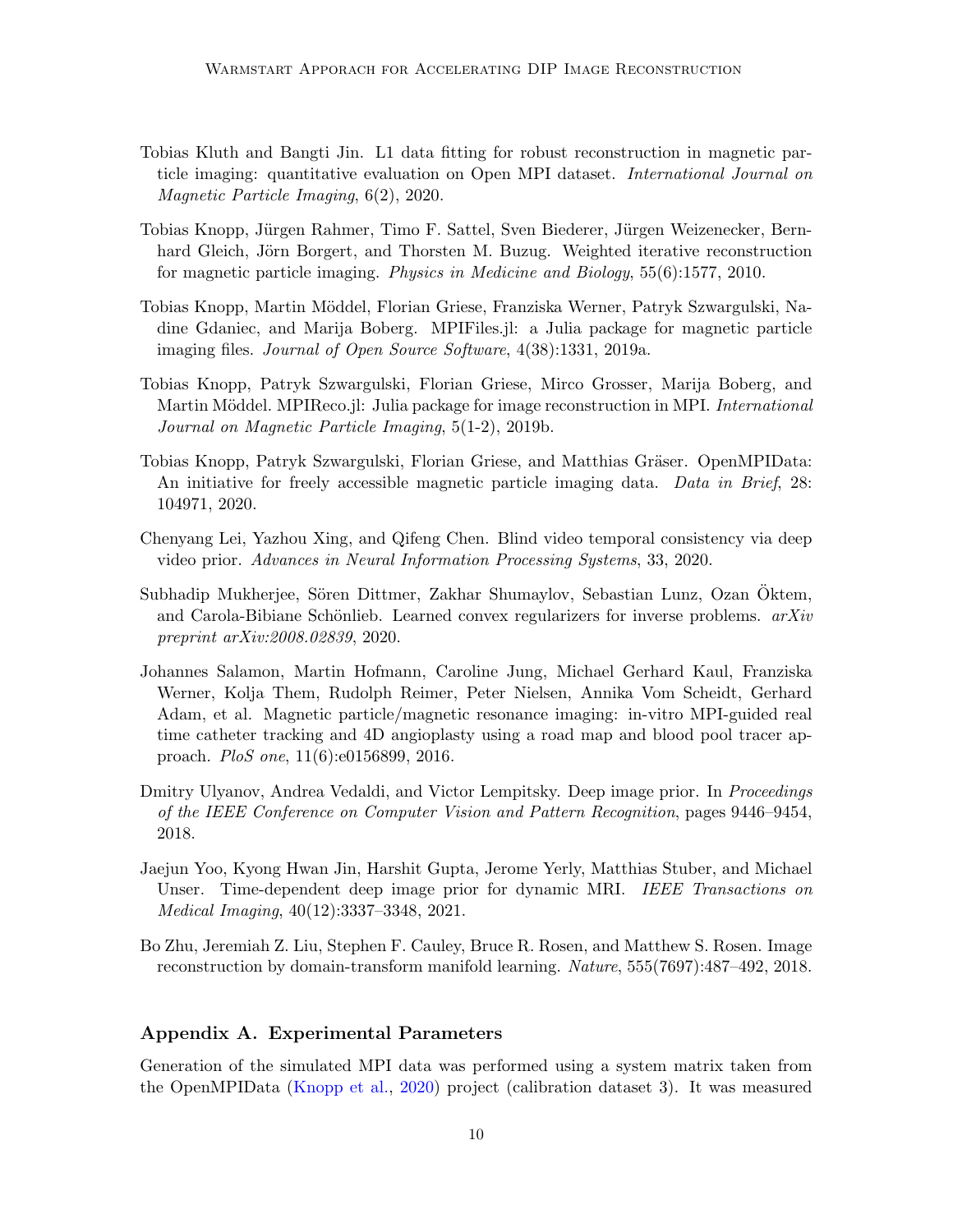with a preclinical MPI scanner (Bruker, Ettlingen) applying a 3D measurement sequence capturing a volume of  $24 \times 24 \times 12$  mm<sup>3</sup> using a gradient strength of 1 Tm<sup>-1</sup> in the xy-directions and 2 Tm<sup>-1</sup> in z-direction. The system matrix was sampled in a slightly larger volume  $(32 \times 32 \times 16 \text{ mm}^3)$  on a grid of size  $16 \times 16 \times 16$ . The repetition time for capturing a volume was  $21.54 \mu s$  such that 46 volumes were measured per second. From the measured system matrix we use only those rows having a signal-to-noise ratio larger 2.0, which is a common strategy for MPI reconstruction algorithms. Based on this system matrix, measured data was simulated by applying the system matrix to the image vector at each time frame. To simulate measurement noise, white noise with a standard deviation of 0.2 % of the maximum voltage signal was added to the simulated voltage vector. While the reconstructed data is fully 3D, the images in Figure [2](#page-5-0) and Figure [5](#page-12-1) show only a central xy slice through the phantoms.

The in-vivo experimental data is taken from [\(Graeser et al.,](#page-8-8) [2017\)](#page-8-8). It was acquired with the same 3D sequence used in the simulation study. The only difference is that the system matrix is sampled in a volume of  $32 \times 25 \times 13$  mm<sup>3</sup> on a finer grid of size  $46 \times 36 \times 19$ (isotropic 0.7 mm voxel size). In contrast to the simulation study, the measured  $in-vivo$ data is shown as a maximum intensity projection along the y-direction (sagittal view). The data shows the inflow of the MPI contrast agent injected intravenously into the heart of a living mouse. From the entire imaging experiment we extracted five subsequent frames and performed Kaczmarz reconstruction, coldstarted DIP reconstruction and warmstarted DIP reconstruction (non-adaptive). From the five reconstructed frames only every second is illustrated in Figure [3.](#page-7-0)

## <span id="page-10-0"></span>Appendix B. Details for Simulation Study

To study in more detail the reconstruction result as a function of the iterations, Figure [4](#page-11-0) shows the residual  $D(\mathbf{S}\varphi_{\theta}(n),u)$  and the peak signal-to-noise ratio (PSNR) of the frames 3 − 5. One can see that the coldstarted DIP reconstruction requires about 65 iterations during which both the residual and the PSNR remain static since the network outputs a vector close to a zero vector. Then in iterations  $65 - 110$  the image converges rapidly to the desired solution and remains static afterwards. We don't see an overfitting in the first 400 frames, which might be due to the architecture having a limited complexity. For the warmstarted DIP reconstruction one can see that the PSNR quickly increases within the first 10 iterations.

When switching from the cone to the sphere phantom in frame 4 one can see that the warmstarted DIP requires much more iterations for strong object changes. The final plateau is reached after about 200 iterations similar to the coldstarted case. Still for both frames four and five the warmstarted DIP performs better than the coldstarted DIP for the phantom being used in the simulation study.

To study in more detail the impact of the inter-frame similarity on the convergence of the warmstarted DIP reconstruction we repeat a simulation where the position of the cone at frame three of the previous experiment is taken as a reference position and then three different networks are pre-trained with the cone shifted to 2 mm, 4 mm and 6 mm. The results are shown in Figure [5.](#page-12-1) One can see that for all distances the phantom is shifted to the new position after about 20 iterations. However, the shape of the phantom is deformed for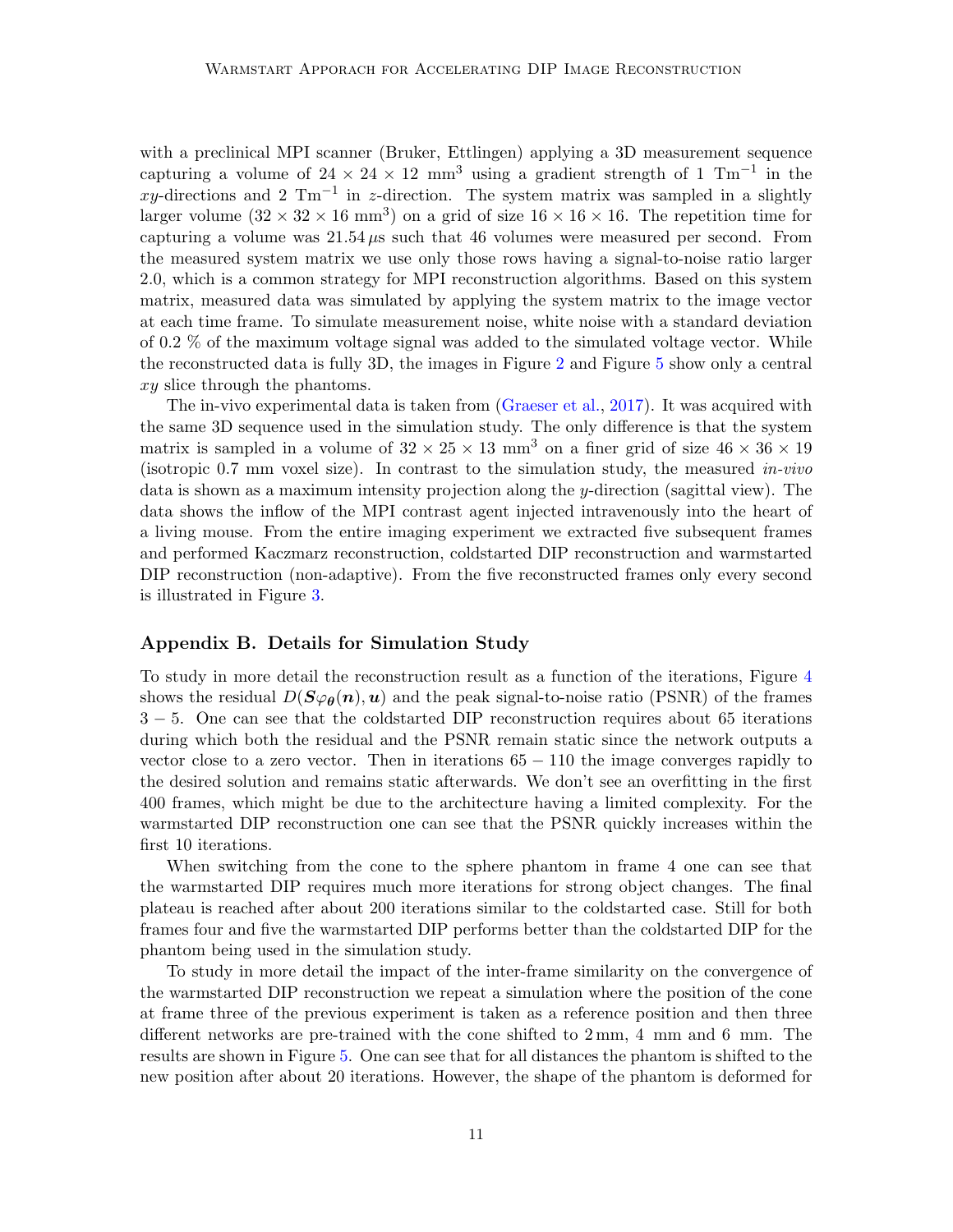

<span id="page-11-0"></span>Figure 4: Residual (arbitrary unit) of the data discrepancy term and PSNR of the reconstruction result compared to the true solution for frames  $3 - 5$ , both parameter initialization methods, and for all 400 iterations.